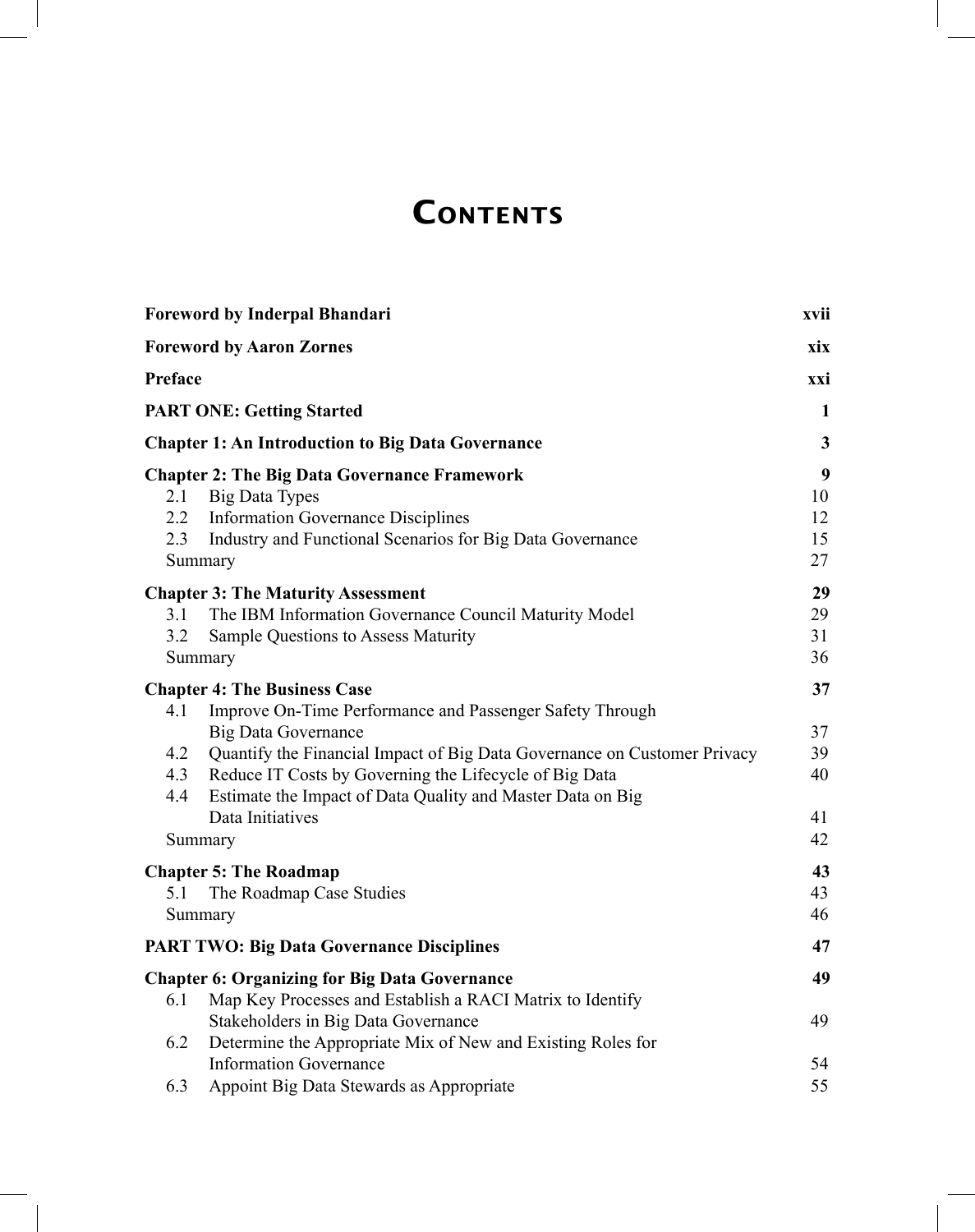| 6.4     | Add Big Data Responsibilities to Traditional Information Governance     |     |
|---------|-------------------------------------------------------------------------|-----|
|         | Roles as Appropriate                                                    | 60  |
| 6.5     | Establish a Merged Information Governance Organization with             |     |
|         | Responsibilities That Include Big Data                                  | 63  |
| Summary |                                                                         | 65  |
|         | <b>Chapter 7: Metadata</b>                                              | 67  |
| 7.1     | Establish a Glossary That Represents the Business Definitions for       |     |
|         | Key Big Data Terms                                                      | 68  |
| 7.2     | Understand the Ongoing Support for Metadata Within Apache Hadoop        | 71  |
| 7.3     | Tag Sensitive Big Data Within the Business Glossary                     | 73  |
| 7.4     | Import Technical Metadata from the Relevant Big Data Stores             | 74  |
| 7.5     | Link the Relevant Data Sources to the Terms in the Business Glossary    | 74  |
| 7.6     | Leverage Operational Metadata to Monitor the Movement of Big Data       | 75  |
| 7.7     | Maintain Technical Metadata to Support Data Lineage and Impact          |     |
|         | Analysis                                                                | 75  |
| 7.8     | Gather Metadata from Unstructured Documents to Support                  |     |
|         | <b>Enterprise Search</b>                                                | 77  |
| 7.9     | Extend Existing Metadata Roles to Include Big Data                      | 77  |
| Summary |                                                                         | 78  |
|         | <b>Chapter 8: Big Data Privacy</b>                                      | 79  |
| 8.1     | Identify Sensitive Big Data                                             | 84  |
| 8.2     | Flag Sensitive Big Data Within the Metadata Repository                  | 86  |
| 8.3     | Address Privacy Laws and Regulations by Country, State, and Province    | 86  |
| 8.4     | Manage Situations Where Personal Data Crosses International             |     |
|         | <b>Boundaries</b>                                                       | 96  |
| 8.5     | Monitor Access to Sensitive Big Data by Privileged Users                | 98  |
| Summary |                                                                         | 99  |
|         | <b>Chapter 9: Big Data Quality</b>                                      | 101 |
| 9.1     | Work with Business Stakeholders to Establish and Measure Confidence     |     |
|         | Intervals for the Quality of Big Data                                   | 102 |
| 9.2     | Leverage Semi-Structured and Unstructured Data to Improve the           |     |
|         | Quality of Sparsely Populated Structured Data                           | 107 |
| 9.3     | Use Streaming Analytics to Address Data Quality Issues In-Memory        |     |
|         | Without Landing Interim Results to Disk                                 | 107 |
| 9.4     | Appoint Data Stewards Accountable to the Information Governance         |     |
|         | Council for Improving the Metrics Over Time                             | 111 |
| Summary |                                                                         | 112 |
|         |                                                                         |     |
|         | <b>Chapter 10: Business Process Integration</b>                         | 113 |
| 10.1    | Identify the Key Processes That Will Be Impacted by Big Data Governance | 114 |
| 10.2    | Build a Process Map with Key Activities                                 | 115 |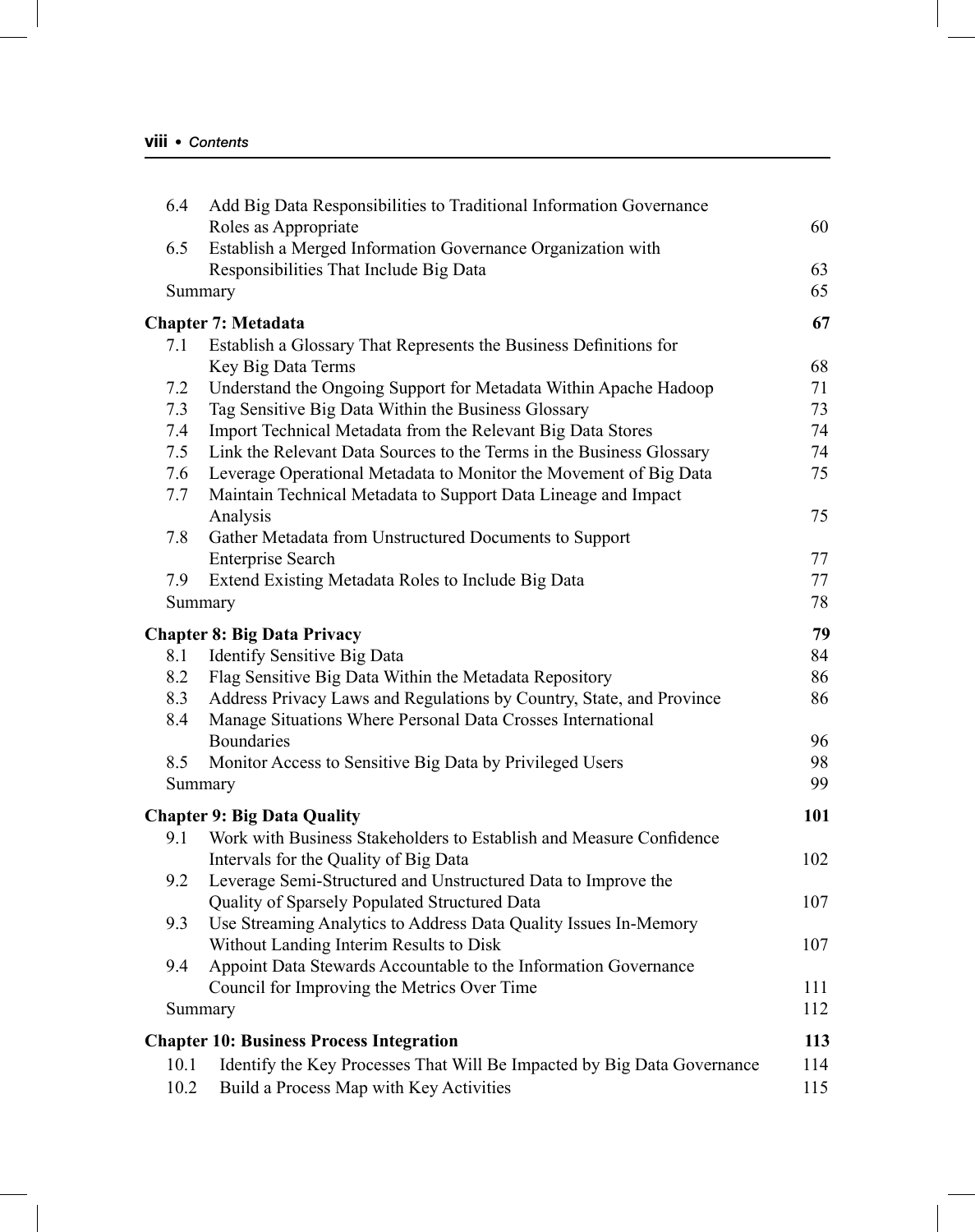| 10.3 | Map Big Data Governance Policies to the Key Steps in the Process<br>Summary      | 116<br>116 |
|------|----------------------------------------------------------------------------------|------------|
|      | <b>Chapter 11: Master Data Integration</b>                                       | 117        |
| 11.1 | Improve the Quality of Master Data to Support Big Data Analytics                 | 119        |
| 11.2 | Leverage Big Data to Improve the Quality of Master Data                          | 121        |
| 11.3 | Improve the Quality and Consistency of Key Reference Data to                     |            |
|      | Support the Big Data Governance Program                                          | 124        |
| 11.4 | Consider Social Media Platform Policies to Determine the Level                   |            |
|      | of Integration with Master Data Management                                       | 125        |
| 11.5 | Extract Meaning from Unstructured Text to Enrich Master Data                     | 126        |
|      | Summary                                                                          | 131        |
|      | <b>Chapter 12: Managing the Lifecycle of Big Data</b>                            | 133        |
| 12.1 | Expand the Retention Schedule to Include Big Data Based on Local                 |            |
|      | Regulations and Business Needs                                                   | 134        |
| 12.2 | Document Legal Holds and Support eDiscovery Requests                             | 136        |
| 12.3 | Compress and Archive Big Data to Reduce IT Costs and Improve                     |            |
|      | <b>Application Performance</b>                                                   | 137        |
| 12.4 | Manage the Lifecycle of Real-Time, Streaming Data                                | 138        |
| 12.5 | Retain Social Media Records to Comply with Regulations and Support               |            |
|      | eDiscovery Requests                                                              | 139        |
| 12.6 | Defensibly Dispose of Big Data No Longer Required Based on                       |            |
|      | <b>Regulations and Business Needs</b>                                            | 140        |
|      | Summary                                                                          | 140        |
|      | <b>PART THREE: The Governance of Big Data Types</b>                              | 141        |
|      | <b>Chapter 13: Web and Social Media</b>                                          | 143        |
|      | 13.1 Consider Evolving Regulations and Customs When Establishing                 |            |
|      | Policies Regarding the Acceptable Use of Social Media Data                       |            |
|      | <b>About Customers</b>                                                           | 145        |
|      | 13.2 Set Up Policies Regarding the Acceptable Use of Social Media                |            |
|      | Data About Employees and Job Candidates                                          | 150        |
|      | 13.3 Leverage Confidence Intervals to Assess the Quality of Social<br>Media Data | 152        |
|      | 13.4 Establish Policies Regarding the Acceptable Use of Cookies                  |            |
|      | and Other Web Tracking Devices                                                   | 154        |
|      | 13.5 Define Policies to Link Online and Offline Data in a Way That               |            |
|      | Does Not Violate Privacy Concerns and Regulations                                | 162        |
|      | 13.6 Ensure the Consistency of Web Metrics                                       | 165        |
|      | Summary                                                                          | 167        |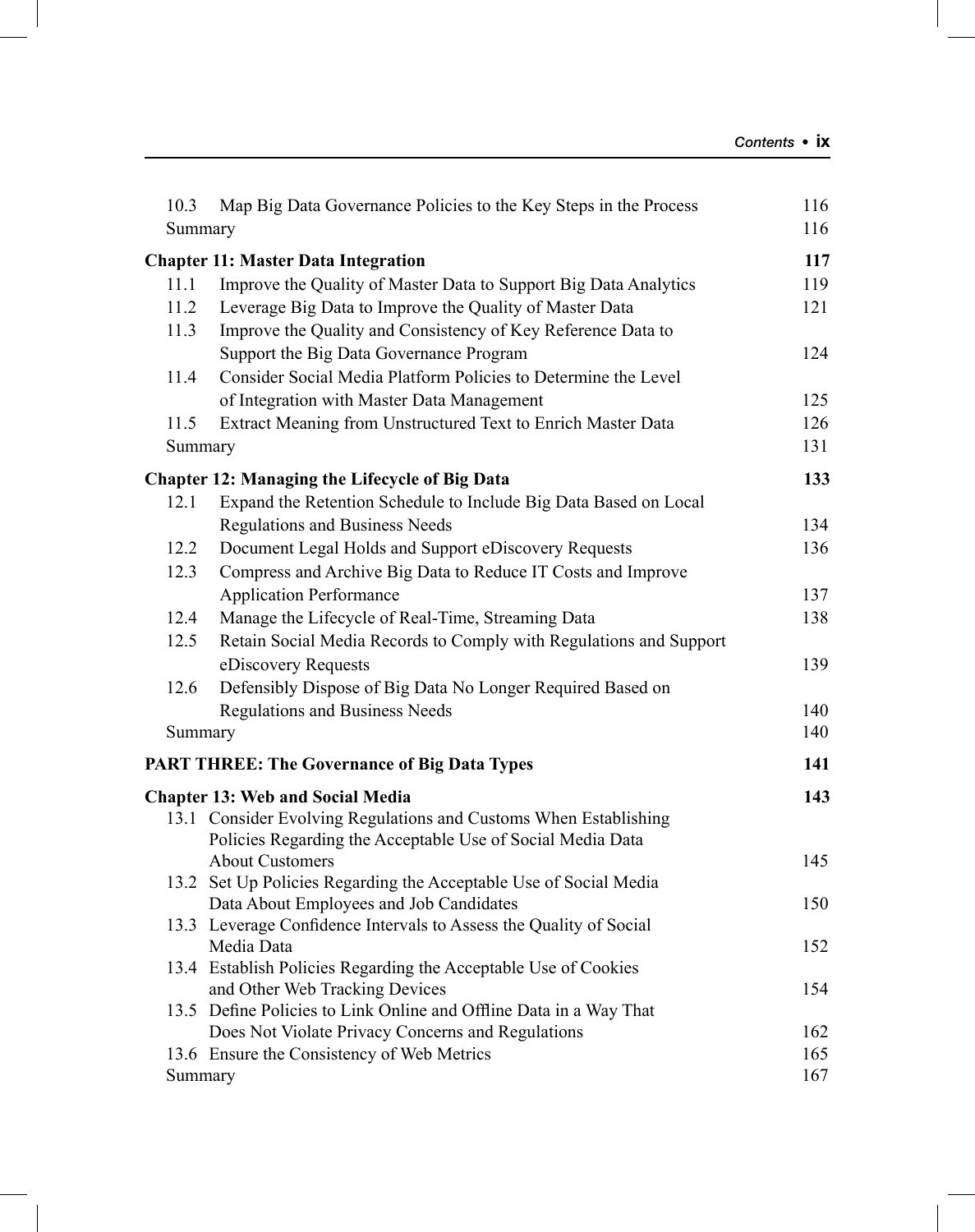|         | <b>Chapter 14: Machine-to-Machine Data</b>                                   | 169 |
|---------|------------------------------------------------------------------------------|-----|
|         | 14.1 Assess the Types of Geolocation Data Currently Available                | 170 |
|         | 14.2 Establish Policies Regarding the Acceptable Use of Geolocation Data     |     |
|         | Pertaining to Customers                                                      | 172 |
|         | 14.3 Establish Policies Regarding the Acceptable Use of Geolocation Data     |     |
|         | Pertaining to Employees                                                      | 175 |
|         | 14.4 Ensure the Privacy of RFID Data                                         | 176 |
|         | 14.5 Define Policies Relating to the Privacy of Other Types of M2M Data      | 179 |
|         | 14.6 Address the Metadata and Quality of M2M Data                            | 181 |
|         | 14.7 Establish Policies Regarding the Retention Period for M2M Data          | 184 |
|         | 14.8 Improve the Quality of Master Data to Support M2M Initiatives           | 184 |
|         | 14.9 Secure the SCADA Infrastructure from Vulnerability to Cyber Attacks     | 187 |
|         | Summary                                                                      | 192 |
|         | <b>Chapter 15: Big Transaction Data</b>                                      | 193 |
|         | Summary                                                                      | 198 |
|         | <b>Chapter 16: Biometrics</b>                                                | 199 |
|         | 16.1 Assess the Privacy Implications Relating to the Acceptable              |     |
|         | Use of Biometric Data                                                        | 200 |
|         | 16.2 Work with Legal Counsel to Determine the Impact of Evolving             |     |
|         | Regulations on the Use of Biometric Data for Customers                       |     |
|         | and Employees                                                                | 202 |
|         | Summary                                                                      | 204 |
|         |                                                                              |     |
|         | <b>Chapter 17: Human-Generated Data</b>                                      | 205 |
|         | 17.1 Establish Policies to Mask Sensitive Human-Generated Data               | 206 |
|         | 17.2 Use Unstructured Human-Generated Data to Improve the                    |     |
|         | Quality of Structured Data                                                   | 207 |
|         | 17.3 Manage the Lifecycle of Human-Generated Data to Reduce Costs            |     |
|         | and Comply with Regulations                                                  | 208 |
|         | 17.4 Extract Insights from Unstructured Human-Generated                      |     |
|         | Data to Enrich MDM                                                           | 208 |
| Summary |                                                                              | 209 |
|         | <b>PART FOUR: Industry Perspectives</b>                                      | 211 |
|         | <b>Chapter 18: Healthcare</b>                                                | 213 |
|         | 18.1 Leverage Unstructured Data to Improve the Quality of Sparsely Populated |     |
|         | <b>Structured Data</b>                                                       | 214 |
|         | 18.2 Extract Additional Relevant Clinical Factors Not Available Within       |     |
|         | <b>Structured Data</b>                                                       | 215 |
|         | 18.3 Define Consistent Definitions for Key Business Terms                    | 216 |
|         | 18.4 Ensure Consistency in Patient Master Data Across Facilities             | 216 |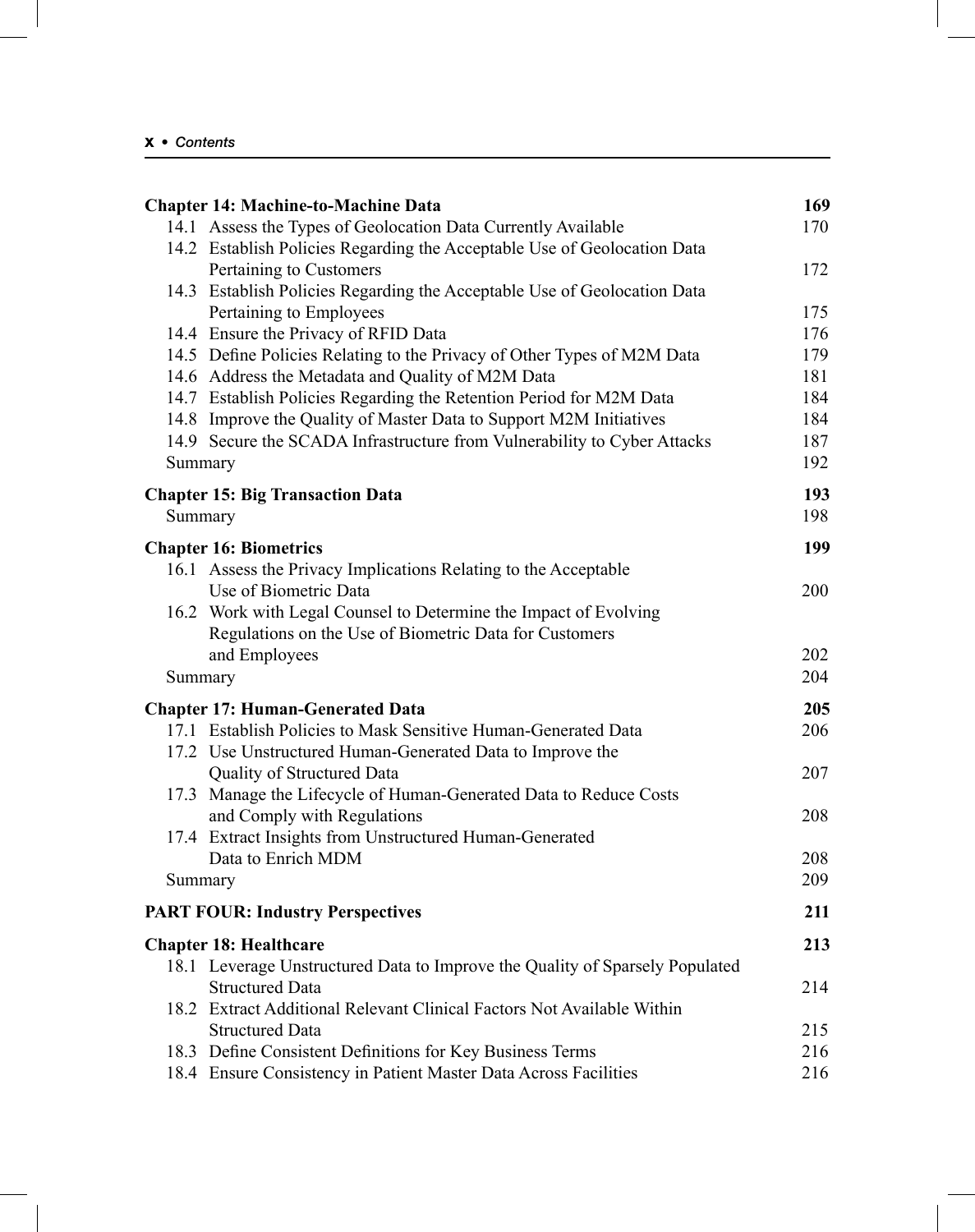| 217<br>18.6 Creatively Manage Reference Data to Yield Effective Clinical Insights<br>217<br>Summary<br>219<br><b>Chapter 19: Utilities</b><br>19.1 Duplicate Meter Readings<br>222<br>19.2 Referential Integrity of the Primary Key<br>222<br>222<br>19.3 Anomalous Meter Readings<br>223<br>19.4 Data Quality for Customer Addresses<br>223<br>19.5 Information Lifecycle Management<br>224<br>19.6 Database Monitoring<br>224<br>19.7 Technical Architecture<br>226<br>Summary<br>227<br><b>Chapter 20: Communications Service Providers</b><br>228<br>20.1 Big Data Types<br>20.2 Integrating Big Data with Master Data<br>229<br>20.3 Big Data Privacy<br>231<br>232<br>20.4 Big Data Quality<br>233<br>20.5 Big Data Lifecycle Management<br>233<br>Summary<br>235<br><b>PART FIVE: Big Data Technology</b><br>237<br><b>Chapter 21: Big Data Reference Architecture</b><br>239<br>21.1<br><b>Big Data Sources</b><br>21.2<br>Open Source Foundational Components<br>239<br><b>Hadoop Distributions</b><br>241<br>21.3<br>21.4<br><b>Streaming Analytics</b><br>242<br>21.5<br>Databases<br>243<br>244<br>21.6<br><b>Big Data Integration</b><br>246<br>21.7<br><b>Text Analytics</b><br><b>Big Data Discovery</b><br>247<br>21.8<br><b>Big Data Quality</b><br>248<br>21.9<br>21.10 Metadata for Big Data<br>249 |       | 18.5 Adhere to Privacy Requirements for Protected Health Information in<br>Accordance with HIPAA | 216 |
|------------------------------------------------------------------------------------------------------------------------------------------------------------------------------------------------------------------------------------------------------------------------------------------------------------------------------------------------------------------------------------------------------------------------------------------------------------------------------------------------------------------------------------------------------------------------------------------------------------------------------------------------------------------------------------------------------------------------------------------------------------------------------------------------------------------------------------------------------------------------------------------------------------------------------------------------------------------------------------------------------------------------------------------------------------------------------------------------------------------------------------------------------------------------------------------------------------------------------------------------------------------------------------------------------------------------|-------|--------------------------------------------------------------------------------------------------|-----|
|                                                                                                                                                                                                                                                                                                                                                                                                                                                                                                                                                                                                                                                                                                                                                                                                                                                                                                                                                                                                                                                                                                                                                                                                                                                                                                                        |       |                                                                                                  |     |
|                                                                                                                                                                                                                                                                                                                                                                                                                                                                                                                                                                                                                                                                                                                                                                                                                                                                                                                                                                                                                                                                                                                                                                                                                                                                                                                        |       |                                                                                                  |     |
|                                                                                                                                                                                                                                                                                                                                                                                                                                                                                                                                                                                                                                                                                                                                                                                                                                                                                                                                                                                                                                                                                                                                                                                                                                                                                                                        |       |                                                                                                  |     |
|                                                                                                                                                                                                                                                                                                                                                                                                                                                                                                                                                                                                                                                                                                                                                                                                                                                                                                                                                                                                                                                                                                                                                                                                                                                                                                                        |       |                                                                                                  |     |
|                                                                                                                                                                                                                                                                                                                                                                                                                                                                                                                                                                                                                                                                                                                                                                                                                                                                                                                                                                                                                                                                                                                                                                                                                                                                                                                        |       |                                                                                                  |     |
|                                                                                                                                                                                                                                                                                                                                                                                                                                                                                                                                                                                                                                                                                                                                                                                                                                                                                                                                                                                                                                                                                                                                                                                                                                                                                                                        |       |                                                                                                  |     |
|                                                                                                                                                                                                                                                                                                                                                                                                                                                                                                                                                                                                                                                                                                                                                                                                                                                                                                                                                                                                                                                                                                                                                                                                                                                                                                                        |       |                                                                                                  |     |
|                                                                                                                                                                                                                                                                                                                                                                                                                                                                                                                                                                                                                                                                                                                                                                                                                                                                                                                                                                                                                                                                                                                                                                                                                                                                                                                        |       |                                                                                                  |     |
|                                                                                                                                                                                                                                                                                                                                                                                                                                                                                                                                                                                                                                                                                                                                                                                                                                                                                                                                                                                                                                                                                                                                                                                                                                                                                                                        |       |                                                                                                  |     |
|                                                                                                                                                                                                                                                                                                                                                                                                                                                                                                                                                                                                                                                                                                                                                                                                                                                                                                                                                                                                                                                                                                                                                                                                                                                                                                                        |       |                                                                                                  |     |
|                                                                                                                                                                                                                                                                                                                                                                                                                                                                                                                                                                                                                                                                                                                                                                                                                                                                                                                                                                                                                                                                                                                                                                                                                                                                                                                        |       |                                                                                                  |     |
|                                                                                                                                                                                                                                                                                                                                                                                                                                                                                                                                                                                                                                                                                                                                                                                                                                                                                                                                                                                                                                                                                                                                                                                                                                                                                                                        |       |                                                                                                  |     |
|                                                                                                                                                                                                                                                                                                                                                                                                                                                                                                                                                                                                                                                                                                                                                                                                                                                                                                                                                                                                                                                                                                                                                                                                                                                                                                                        |       |                                                                                                  |     |
|                                                                                                                                                                                                                                                                                                                                                                                                                                                                                                                                                                                                                                                                                                                                                                                                                                                                                                                                                                                                                                                                                                                                                                                                                                                                                                                        |       |                                                                                                  |     |
|                                                                                                                                                                                                                                                                                                                                                                                                                                                                                                                                                                                                                                                                                                                                                                                                                                                                                                                                                                                                                                                                                                                                                                                                                                                                                                                        |       |                                                                                                  |     |
|                                                                                                                                                                                                                                                                                                                                                                                                                                                                                                                                                                                                                                                                                                                                                                                                                                                                                                                                                                                                                                                                                                                                                                                                                                                                                                                        |       |                                                                                                  |     |
|                                                                                                                                                                                                                                                                                                                                                                                                                                                                                                                                                                                                                                                                                                                                                                                                                                                                                                                                                                                                                                                                                                                                                                                                                                                                                                                        |       |                                                                                                  |     |
|                                                                                                                                                                                                                                                                                                                                                                                                                                                                                                                                                                                                                                                                                                                                                                                                                                                                                                                                                                                                                                                                                                                                                                                                                                                                                                                        |       |                                                                                                  |     |
|                                                                                                                                                                                                                                                                                                                                                                                                                                                                                                                                                                                                                                                                                                                                                                                                                                                                                                                                                                                                                                                                                                                                                                                                                                                                                                                        |       |                                                                                                  |     |
|                                                                                                                                                                                                                                                                                                                                                                                                                                                                                                                                                                                                                                                                                                                                                                                                                                                                                                                                                                                                                                                                                                                                                                                                                                                                                                                        |       |                                                                                                  |     |
|                                                                                                                                                                                                                                                                                                                                                                                                                                                                                                                                                                                                                                                                                                                                                                                                                                                                                                                                                                                                                                                                                                                                                                                                                                                                                                                        |       |                                                                                                  |     |
|                                                                                                                                                                                                                                                                                                                                                                                                                                                                                                                                                                                                                                                                                                                                                                                                                                                                                                                                                                                                                                                                                                                                                                                                                                                                                                                        |       |                                                                                                  |     |
|                                                                                                                                                                                                                                                                                                                                                                                                                                                                                                                                                                                                                                                                                                                                                                                                                                                                                                                                                                                                                                                                                                                                                                                                                                                                                                                        |       |                                                                                                  |     |
|                                                                                                                                                                                                                                                                                                                                                                                                                                                                                                                                                                                                                                                                                                                                                                                                                                                                                                                                                                                                                                                                                                                                                                                                                                                                                                                        |       |                                                                                                  |     |
|                                                                                                                                                                                                                                                                                                                                                                                                                                                                                                                                                                                                                                                                                                                                                                                                                                                                                                                                                                                                                                                                                                                                                                                                                                                                                                                        |       |                                                                                                  |     |
|                                                                                                                                                                                                                                                                                                                                                                                                                                                                                                                                                                                                                                                                                                                                                                                                                                                                                                                                                                                                                                                                                                                                                                                                                                                                                                                        |       |                                                                                                  |     |
|                                                                                                                                                                                                                                                                                                                                                                                                                                                                                                                                                                                                                                                                                                                                                                                                                                                                                                                                                                                                                                                                                                                                                                                                                                                                                                                        |       |                                                                                                  |     |
|                                                                                                                                                                                                                                                                                                                                                                                                                                                                                                                                                                                                                                                                                                                                                                                                                                                                                                                                                                                                                                                                                                                                                                                                                                                                                                                        |       |                                                                                                  |     |
|                                                                                                                                                                                                                                                                                                                                                                                                                                                                                                                                                                                                                                                                                                                                                                                                                                                                                                                                                                                                                                                                                                                                                                                                                                                                                                                        |       |                                                                                                  |     |
|                                                                                                                                                                                                                                                                                                                                                                                                                                                                                                                                                                                                                                                                                                                                                                                                                                                                                                                                                                                                                                                                                                                                                                                                                                                                                                                        |       |                                                                                                  |     |
|                                                                                                                                                                                                                                                                                                                                                                                                                                                                                                                                                                                                                                                                                                                                                                                                                                                                                                                                                                                                                                                                                                                                                                                                                                                                                                                        |       |                                                                                                  |     |
|                                                                                                                                                                                                                                                                                                                                                                                                                                                                                                                                                                                                                                                                                                                                                                                                                                                                                                                                                                                                                                                                                                                                                                                                                                                                                                                        | 21.11 | <b>Information Policy Management</b>                                                             | 249 |
| 21.12 Master Data Management<br>250                                                                                                                                                                                                                                                                                                                                                                                                                                                                                                                                                                                                                                                                                                                                                                                                                                                                                                                                                                                                                                                                                                                                                                                                                                                                                    |       |                                                                                                  |     |
| 21.13 Data Warehouses and Data Marts<br>251                                                                                                                                                                                                                                                                                                                                                                                                                                                                                                                                                                                                                                                                                                                                                                                                                                                                                                                                                                                                                                                                                                                                                                                                                                                                            |       |                                                                                                  |     |
| 252<br>21.14 Big Data Analytics and Reporting                                                                                                                                                                                                                                                                                                                                                                                                                                                                                                                                                                                                                                                                                                                                                                                                                                                                                                                                                                                                                                                                                                                                                                                                                                                                          |       |                                                                                                  |     |
| 21.15 Big Data Security and Policy<br>254                                                                                                                                                                                                                                                                                                                                                                                                                                                                                                                                                                                                                                                                                                                                                                                                                                                                                                                                                                                                                                                                                                                                                                                                                                                                              |       |                                                                                                  |     |
|                                                                                                                                                                                                                                                                                                                                                                                                                                                                                                                                                                                                                                                                                                                                                                                                                                                                                                                                                                                                                                                                                                                                                                                                                                                                                                                        |       | 21.16 Big Data Lifecycle Management                                                              | 255 |
|                                                                                                                                                                                                                                                                                                                                                                                                                                                                                                                                                                                                                                                                                                                                                                                                                                                                                                                                                                                                                                                                                                                                                                                                                                                                                                                        |       |                                                                                                  |     |